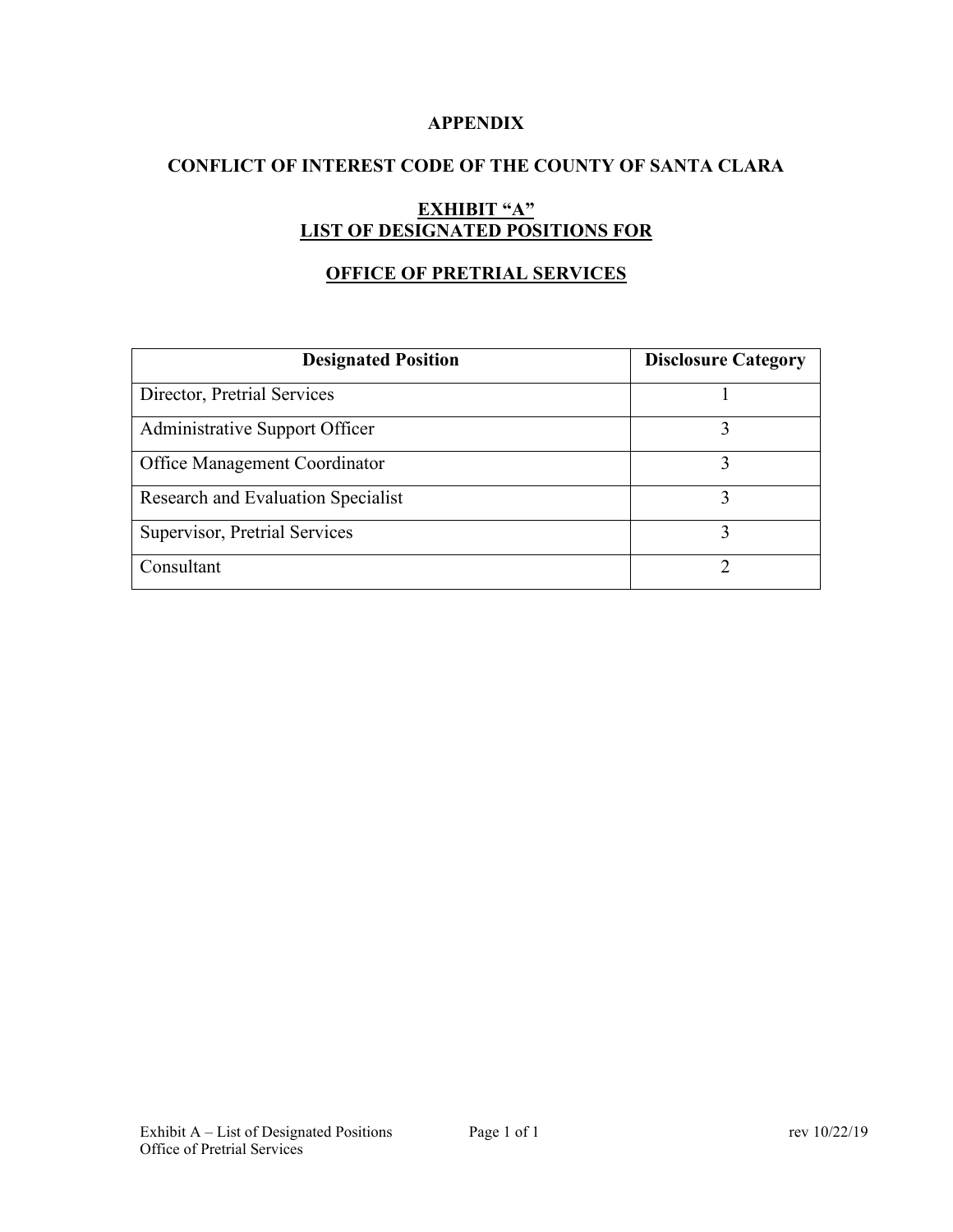#### **APPENDIX**

### **CONFLICT OF INTEREST CODE OF THE COUNTY OF SANTA CLARA**

## **EXHIBIT "B" DISCLOSURE CATEGORIES FOR**

## **OFFICE OF PRETRIAL SERVICES**

Pursuant to the County of Santa Clara's Conflict of Interest Code, Disclosure Categories 1 and 2 shall read as follows for all Code Agencies.

**Disclosure Category 1:** Persons in this category shall disclose:

(1) all investments in, business positions in, and income (including gifts, loans and travel payments) from:

(a) all sources that provide, plan to provide, or have provided in the last two years, facilities, goods, software, hardware, or related technology, equipment, vehicles, machinery or services, including training or consulting services, to the County;

(b) all sources that are subject to the regulatory, monitoring, investigatory, enforcement, valuation, certification, permit or licensing authority of, or have an application for a license, permit or certificate pending before, the County;

(c) all sources that receive, are planning to apply to receive, or have received in the last two years, grants or other monies from or through the County; and sources that receive referrals to provide assessments and/or treatments that are required or recommended by the County; and

(2) all interests in real property in the County of Santa Clara located entirely or partly within the County, or within two miles of County boundaries, or of any land owned or used by the County.

**Disclosure Category 2**: Each Consultant shall disclose: (1) all investments in, business positions in, and income (including gifts, loans and travel payments) from: (a) all sources that provide, plan to provide, or have provided in the last two years, facilities, goods, software, hardware, or related technology, equipment, vehicles, machinery or services, including training or consulting services, to the County; (b) all sources that are subject to the regulatory, monitoring, investigatory, enforcement, valuation, certification, permit or licensing authority of, or have an application for a license, permit or certificate pending before, the County; (c) all sources that receive, are planning to apply to receive, or have received in the last two years, grants or other monies from or through the County; and